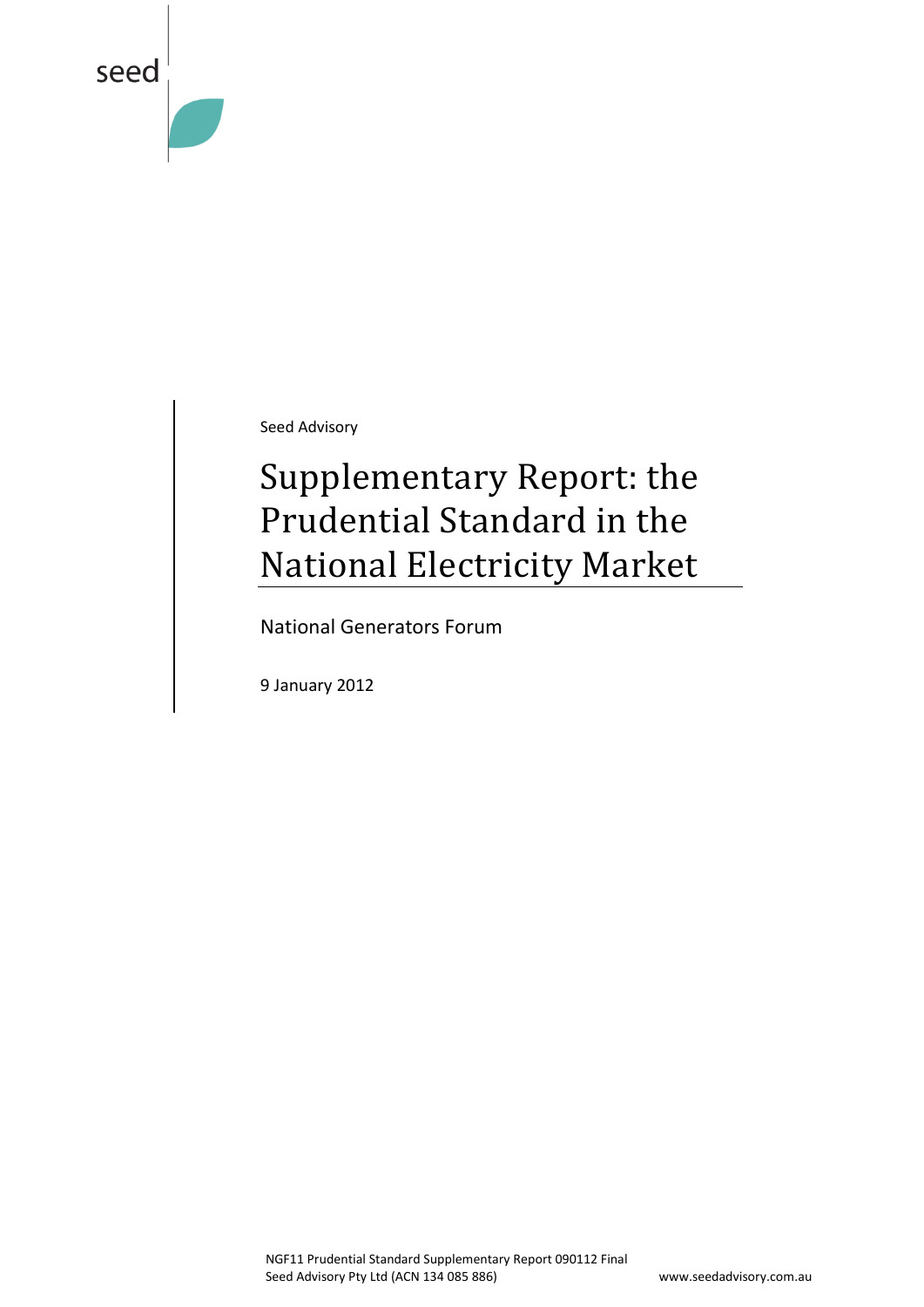

## **Contents**

| 2. | SUPPLEMENTARY RESULTS: MAINTAIN THE LEVEL OF PRUDENTIAL<br>REQUIREMENTS WITH A SHORTER SETTLEMENT CYCLE 4 |
|----|-----------------------------------------------------------------------------------------------------------|
|    |                                                                                                           |
|    |                                                                                                           |
|    |                                                                                                           |
|    |                                                                                                           |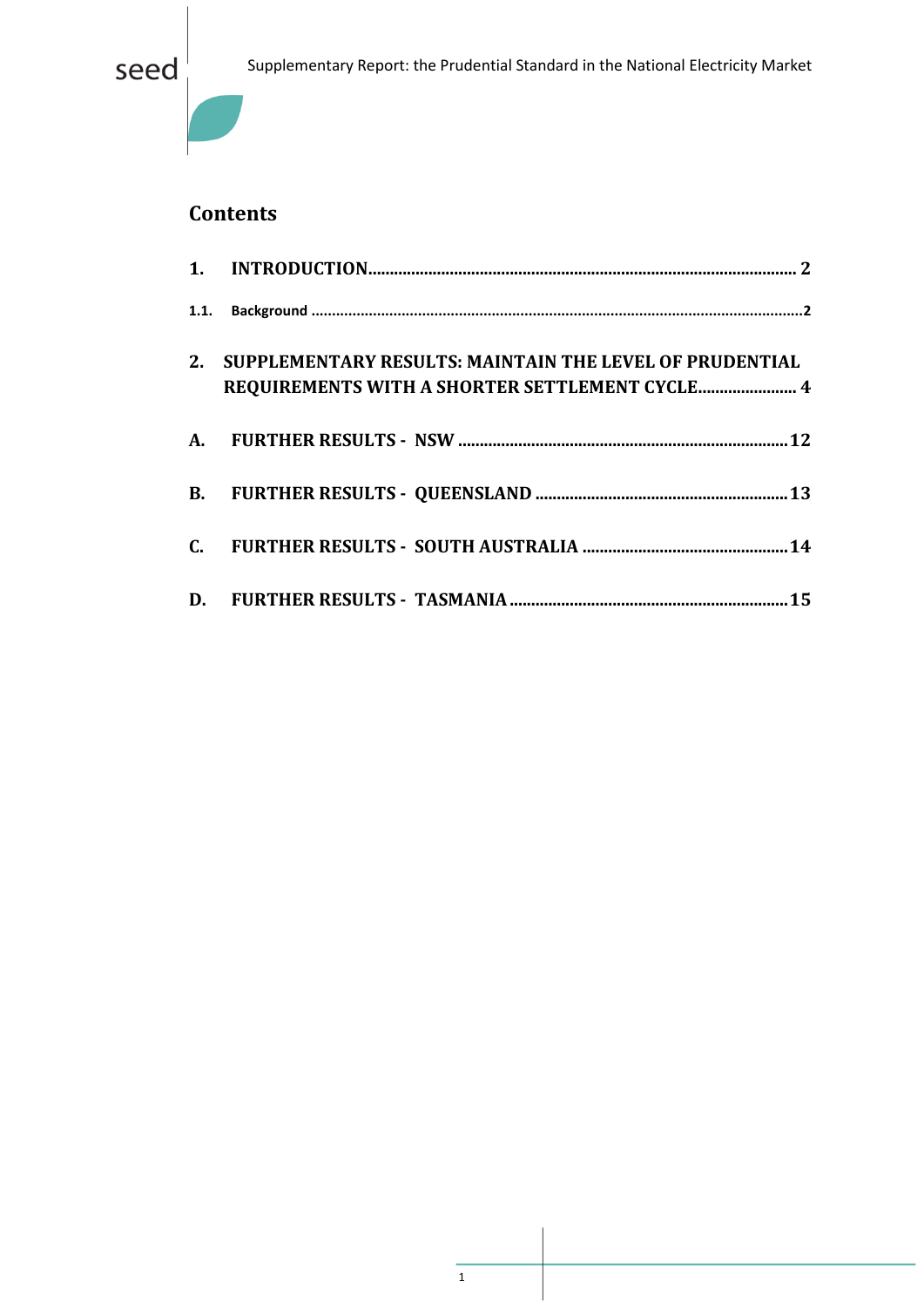## <span id="page-2-0"></span>**1. Introduction**

### <span id="page-2-1"></span>**1.1. Background**

The Australian Energy Market Commission (AEMC) is consulting on a new Prudential Standard for the National Electricity Market, proposed by the Australian Energy Market Operator (AEMO). The Consultation Paper outlines a proposed approach to assessing credit risk that was developed by AEMO and its consultants, Seed Advisory Pty Ltd (Seed Advisory) and Taylor Fry as part of the Prudential Readiness Review of 2010.

Specifically, the Rule change request proposes to:

- Remove references to the 'reasonable worst case' within the prudential requirements;
- Replace 'reasonable worst case' with a new definition for a Prudential Standard, defining it as a 2% probability of incurring a loss or shortfall in the event of participant default;
- Modify various aspects of its calculation process, including:
	- use of individual load profiles and seasonal adjustments in calculating participant prudential obligations
	- removal of the option for a Reduced Maximum Credit Limit
	- modification of the methodology used to calculate the Maximum Credit Limit and Prudential Margin.

The Consultation paper seeks responses with regard to the extent to which the various aspects within it will contribute, or will be likely to contribute to the achievement of the National Electricity Objective.

#### **Scope of Work**

The National Generators Forum (NGF) is considering whether to support the proposed Rule change but advocate a Shorter Settlement Cycle (SSC) at a lower Probability of a Loss Given Default (PLGD) with equivalent prudentials to now, reducing the risk of short payment but not improving the prudential burden (the alternative proposal). In order to propose this option, the NGF will need to complete an assessment of the Prudential Standard, (expressed in % PLGD), if the settlement cycle is shortened and the level of collateral is maintained at that level proposed under the Rule change (2% PLGD with the existing settlement cycle). This analysis was not undertaken in the work undertaken earlier by Seed Advisory and Taylor Fry for AEMO.

Seed Advisory and Taylor Fry were asked by the NGF to provide a supplementary report to that submitted to AEMO in August 2010, "The Prudential Standard in the National Electricity market Final Report (the Report). This supplementary report provides the following information for the case where the settlement cycle is shortened and the level of collateral is maintained at the level proposed under the Rule change (2% PLGD with the existing settlement cycle):

- material consistent with Tables 5.5, 5.6 and 5.7 in the Report for the alternative proposal; and
- material consistent with Figures 5.8, 5.9, C.17-20 for each region and 5.11 in the Report for the alternative proposal.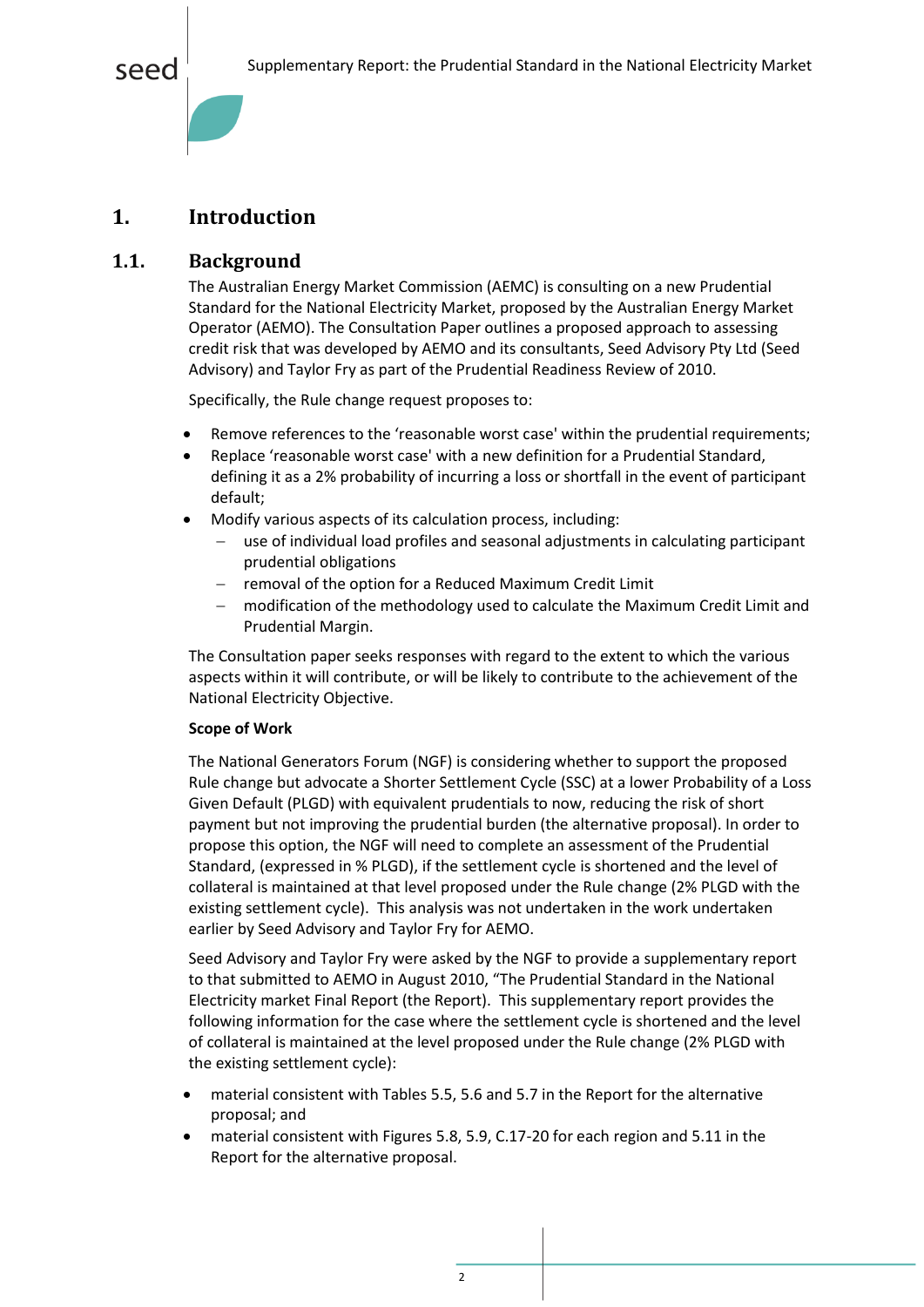Seed and Taylor Fry were also asked to provide further insight into the results for NSW, which were regarded as counterintuitive, in that the PLGD increases with a SSC, although the average loss given default reduces somewhat – this has been addressed in our covering letter.

#### **Our Approach**

In preparing this supplementary report, we have:

- Used the identical data set used in preparing the Report. This decision means no new data for 2010 or part of 2011 were included in our calculations.
- In a similar way to the Report, undertaken the analysis on the assumption that there is a single retailer for each NEM region, responsible for total regional load;
- Replicated the analysis underlying Tables 5.5, 5.6 and 5.7 in the Report for the alternative proposal ;
- Prepared material consistent with Figures 5.8, 5.9, C.17-20 for each region and 5.11 in the Report for the alternative proposal;
- Undertaken the analysis of the alternative option in a way that is directly comparable with that undertaken for the Report, noting, however, that to the extent that structural changes in the NEM, in particular, the changes to the NSW market, have changed the performance of the prudential arrangements since the Report was completed, this analysis did not capture the impact of these changes on the performance of the alternative proposal.

Section 2 presents our results and discusses the findings in the light of the NGF's concerns and the current Rule change proposal. Appendices A, B, C and D contain the results for the maximum loss given default on a \$/MWh basis for NSW, Queensland, South Australia and Tasmania respectively.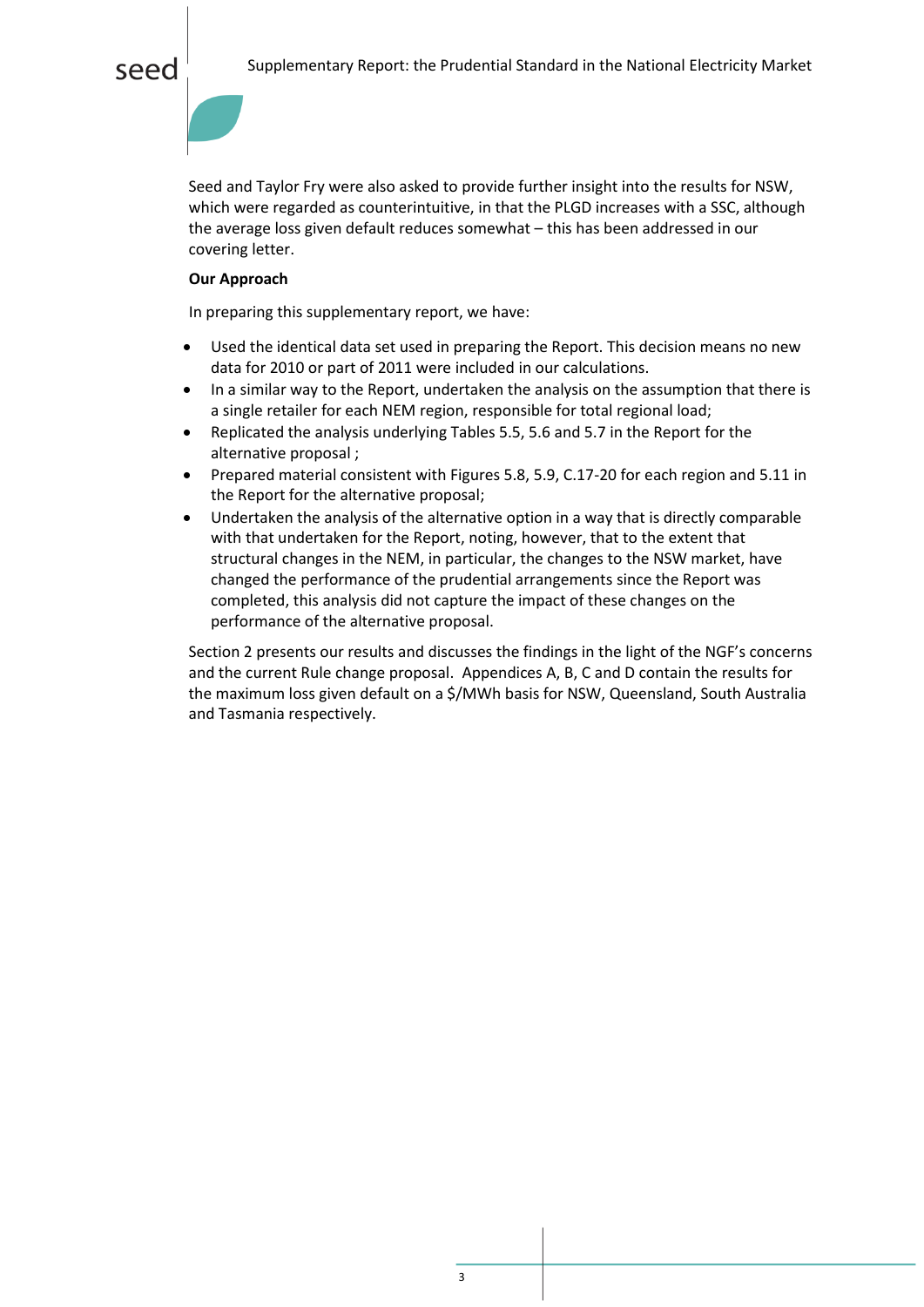

## <span id="page-4-0"></span>**2. Supplementary Results: Maintain the Level of Prudential Requirements with a shorter Settlement Cycle**

[Table 2.1](#page-4-1) and [Table 2.2](#page-4-2) present the high level statistics comparing the performance of the Prudential Standard under a shorter settlement cycle with a reduced level of prudentials (as per the Report) and a shorter settlement cycle with the level of prudentials unchanged but using the improved calculation approach. The difference between [Table](#page-4-1)  [2.1](#page-4-1) and [Table 2.2](#page-4-2) is solely a result of differences between the levels of prudential requirements held by AEMO on behalf of participants. In [Table 2.1,](#page-4-1) the prudential holdings were reduced to achieve a 2% PLGD combined with a shorter settlement cycle, while in [Table 2.2,](#page-4-2) the prudential requirements are held at the level consistent with a 2 per cent probability of a loss given default for the current, longer settlement period.

<span id="page-4-1"></span>**Table 2.1 Performance of the Prudential Standard, improved calculation approach and shorter settlement cycle with 2% probability of loss given default, by NEM region, 2000 – 2010**

|                                      |               | <b>NSW</b> | Qld                        | SΑ    | <b>Tas</b> | Vic   |
|--------------------------------------|---------------|------------|----------------------------|-------|------------|-------|
|                                      | Total days    | 3,653      | 3,653                      | 3,653 | 1,583      | 3,653 |
|                                      |               |            | <b>Prudential Standard</b> |       |            |       |
| CTO > Prudential<br><b>Standard</b>  | Days          | 88         | 82                         | 78    | <b>16</b>  | 74    |
| <b>Probability</b>                   | % Total Days  | 2.4%       | 2.2%                       | 2.1%  | 1.2%       | 2.0%  |
| <b>Average Loss</b><br>given default | $\mathsf{Sm}$ | 121        | 66                         | 53    | 27         | 64    |

<span id="page-4-2"></span>**Table 2.2 Performance of the Prudential Standard, improved calculation approach and shorter settlement cycle with level of prudentials unchanged, by NEM region, 2000 - 2010**

|                                               |               | <b>NSW</b> | Qld                        | SA    | <b>Tas</b> | <b>Vic</b> |
|-----------------------------------------------|---------------|------------|----------------------------|-------|------------|------------|
|                                               | Total days    | 3,653      | 3,653                      | 3,653 | 1,371      | 3,653      |
|                                               |               |            | <b>Prudential Standard</b> |       |            |            |
| CTO ><br><b>Prudential</b><br><b>Standard</b> | <b>Days</b>   | 29         | 22                         | 36    | 5          | 29         |
| <b>Probability</b>                            | % Total Days  | 0.8%       | 0.6%                       | 1.0%  | 0.4%       | 0.8%       |
| <b>Average Loss</b><br>given default          | $\mathsf{Sm}$ | 155        | 106                        | 78    | 49         | 55         |

Note that the data for Total Days for Tasmania differs from that included in the Final Report for AEMO. The data included in the Final Report and in [Table 2.1](#page-4-1) – which is reproduced as in the Final Report - was an error.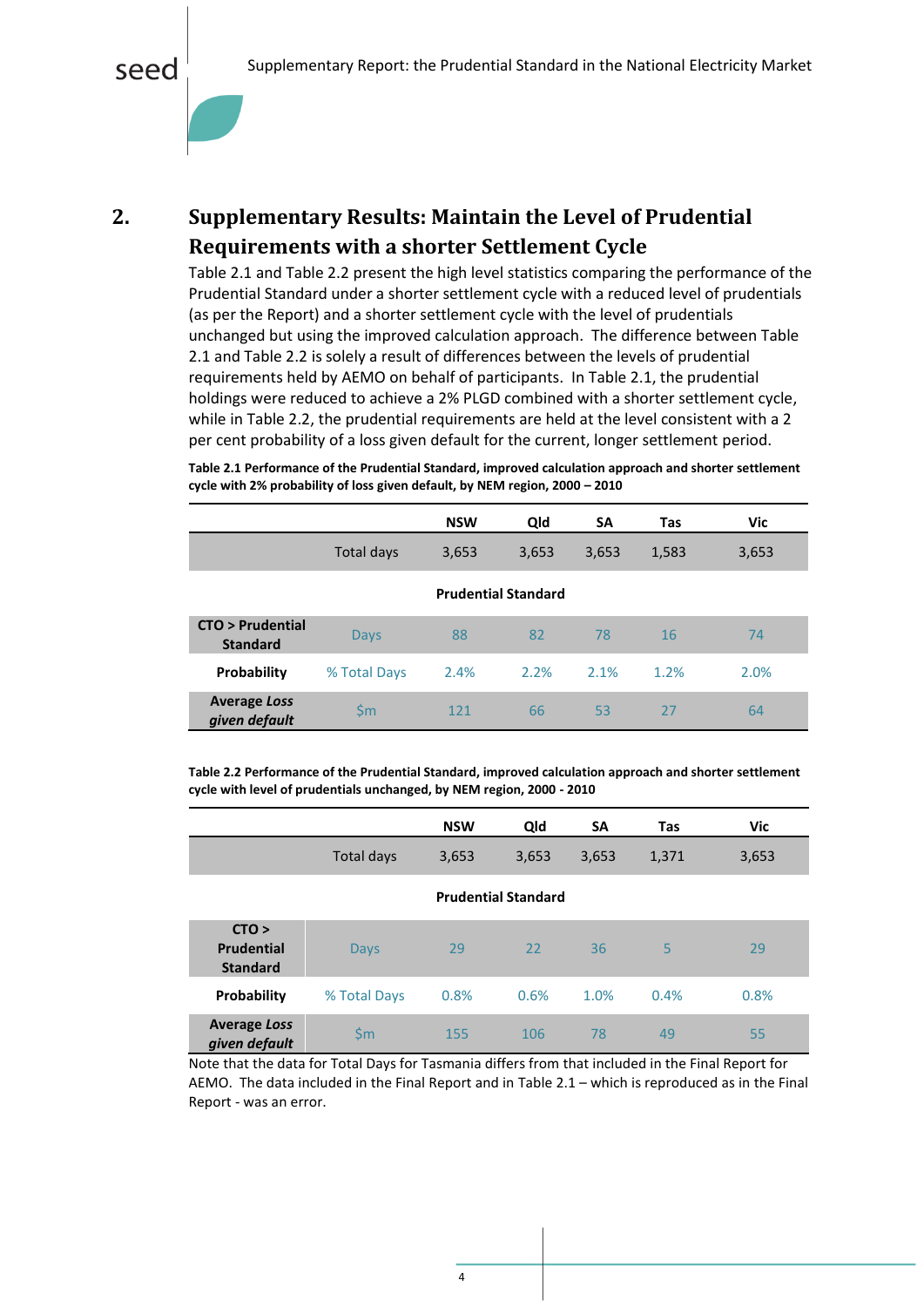As [Table 2.2](#page-4-2) demonstrates, the higher prudential level combined with a shorter settlement cycle results in:

- A significant reduction in the number of days in which the Combined Total Outstandings (CTO) of Market Participants exceeds the holdings determined by the Prudential Standard. The reduction in the number of days where the CTO exceeds the Prudential Standard ranges from 61 per cent in Victoria to 73 per cent in Queensland.
- The Probability of a Loss Given Default, expressed as the number of Total Days on which CTO is greater than the Prudential Standard also falls significantly in all states, with the reduction ranging from just over 50 per cent in South Australia to around 70 per cent in Queensland. The PLGD is now less than or equal to 1.0% for all states.
- However, while the PLGD significantly reduces, with the exception of Victoria, the *average loss given default* increases. The increases in the average loss given default range from a low of 28 per cent in NSW to a high of 81 per cent in Tasmania.
	- ― Comparing Figure 2.1 an[d Figure 2.2](#page-6-0) on the following page for Victoria and similar charts in Appendices A - D for all other states in the NEM illustrates the basis for this result. The number of potential instances of a loss falls significantly (days where CTO exceeds the Prudential Standard), but the instances that remain are disproportionately the larger potential events of loss given default and hence the average loss given default increases.

The values for PLGD need to be interpreted in light of the standard error. Our previous analysis on page 77 of the Report highlighted that a standard error would have allowed us to draw conclusions about whether there had been changes over time or differences between months in the PLGD. This was not possible without a probabilistic model and such a model would have been very complex to model, requiring considerations such as how the weather and seasons affect electricity loads and prices to be modeled.

For our Report we presented a simplified analysis to understand the possible ranges for the standard error of the *current Prudential Standard* with *a PLGD of 4%* by considering two extremes:

- If we assume no dependency between days and a constant PLGD of 4%, the standard error of an estimate based on 3,653 days is 0.3%, based on the square root of (0.04\*0.96/3,653).
- Alternatively, if we assume the dependency is so great that we effectively only have 10 independent data points – the estimates of the probability for each year – then the standard error is 1.3% (0.04/square root of (10)).
- Given the observation that the average size of clusters of loss days is 3-4, a reasonable estimate of the standard error is about 0.6%. This estimate does not allow for the simplifications made in the model or for the possibility that the probability changes over time.

Figure 2.3 and Figure 2.4 on page 7 compare the alternatives, looking at the probability of a loss given default on a monthly basis. The improved performance evident in comparing Table 2.1 and Table 2.2 can be seen throughout the year, with a marked reduction in the probability of a loss given default in all months and particularly during the peak winter period. November demonstrates the least improvement, particularly looking at the results for South Australia.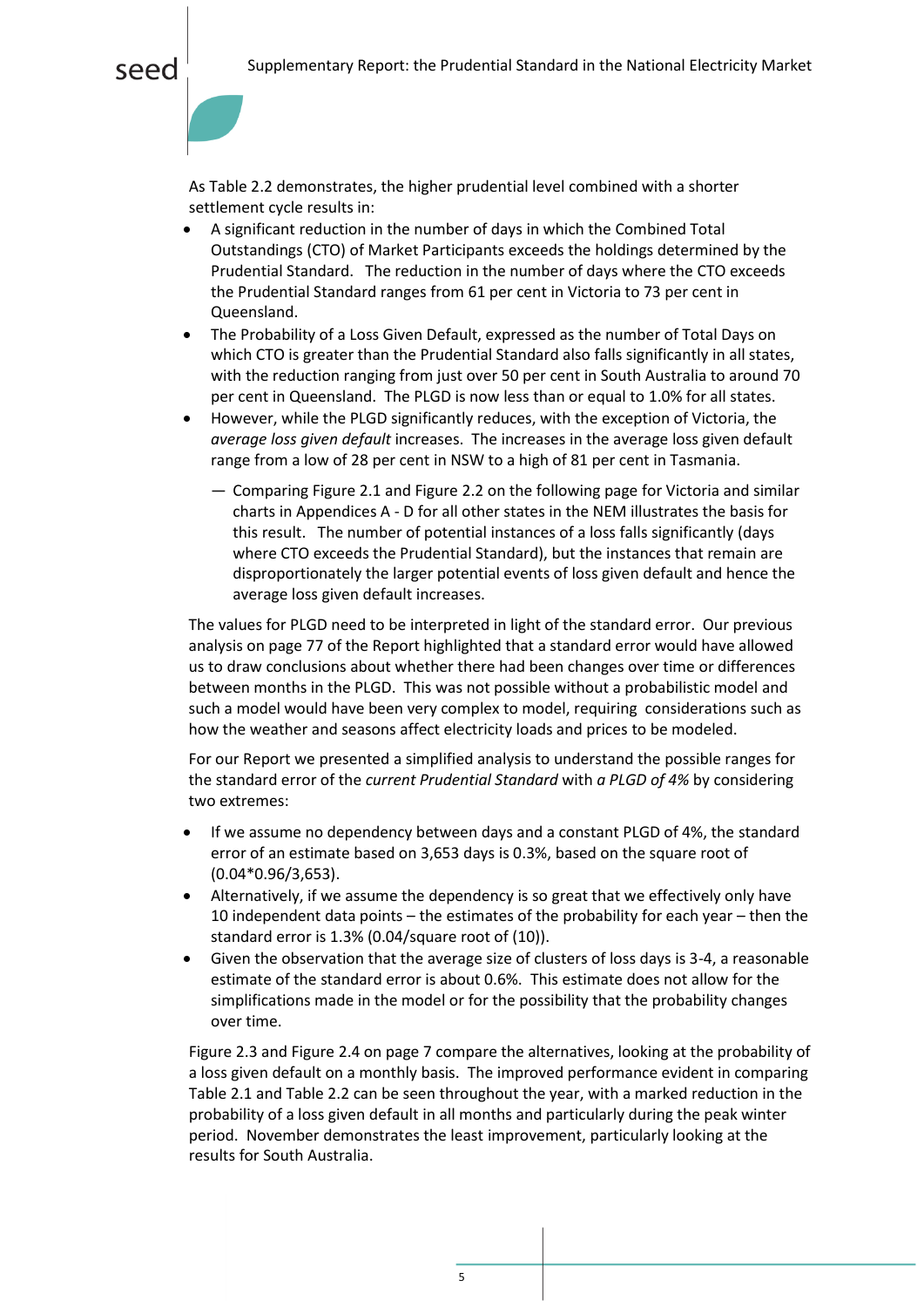## seed



**Figure 2.1 Victoria, shorter settlement cycle and improved calculation approach (2% probability of loss given default), Base Case, maximum loss given default, \$/MWh p.a.**

<span id="page-6-0"></span>**Figure 2.2 Victoria, shorter settlement cycle and improved calculation approach (level of prudentials unchanged), maximum loss given default, \$/MWh p.a.**

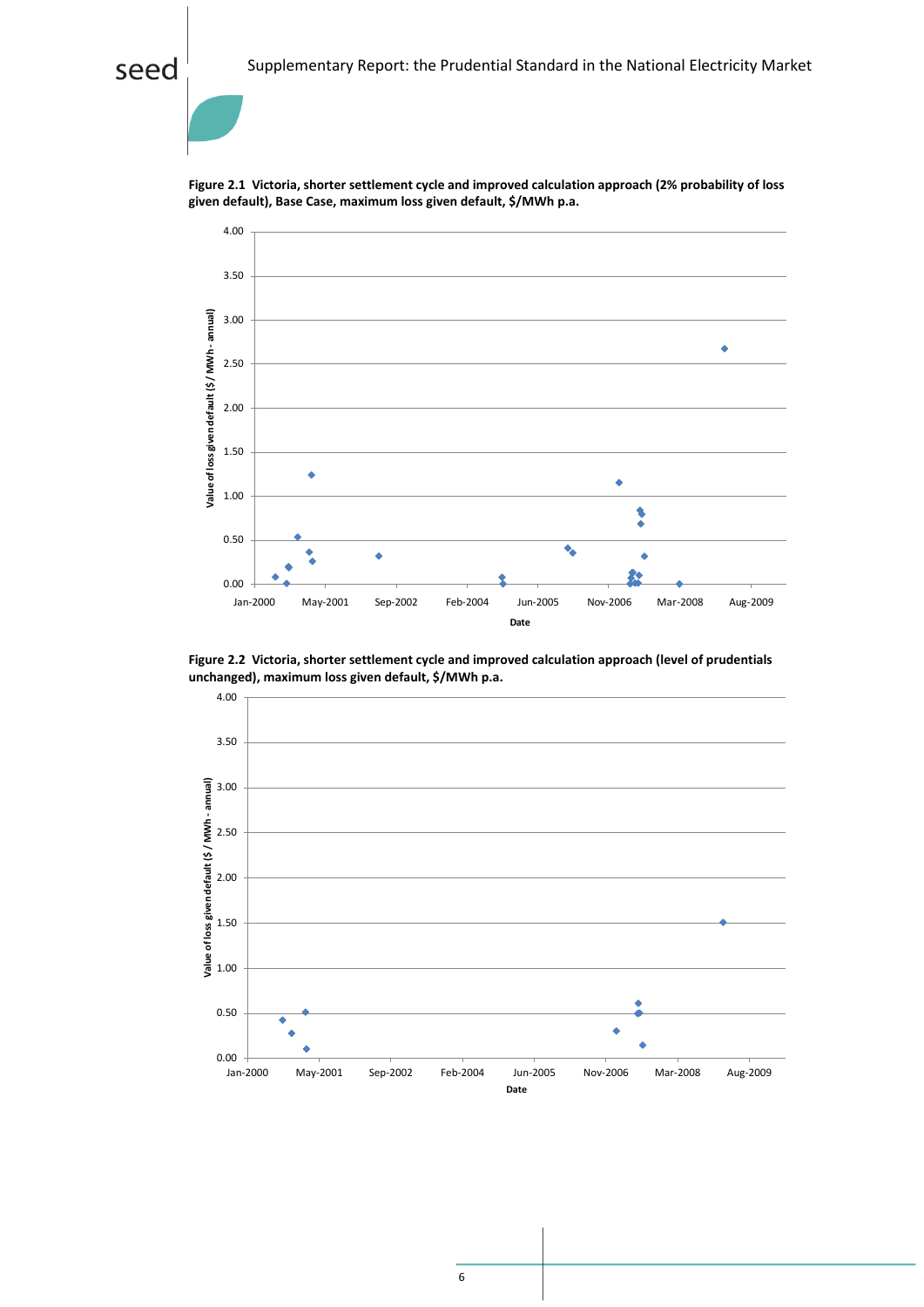**Figure 2.3 Shorter settlement cycle (2% probability of loss given default), improved calculation approach, probability of a loss given default, Base Case, percent by month**



**Figure 2.4 Shorter settlement cycle (level of prudentials unchanged), improved calculation approach, probability of a loss given default, percent by month**

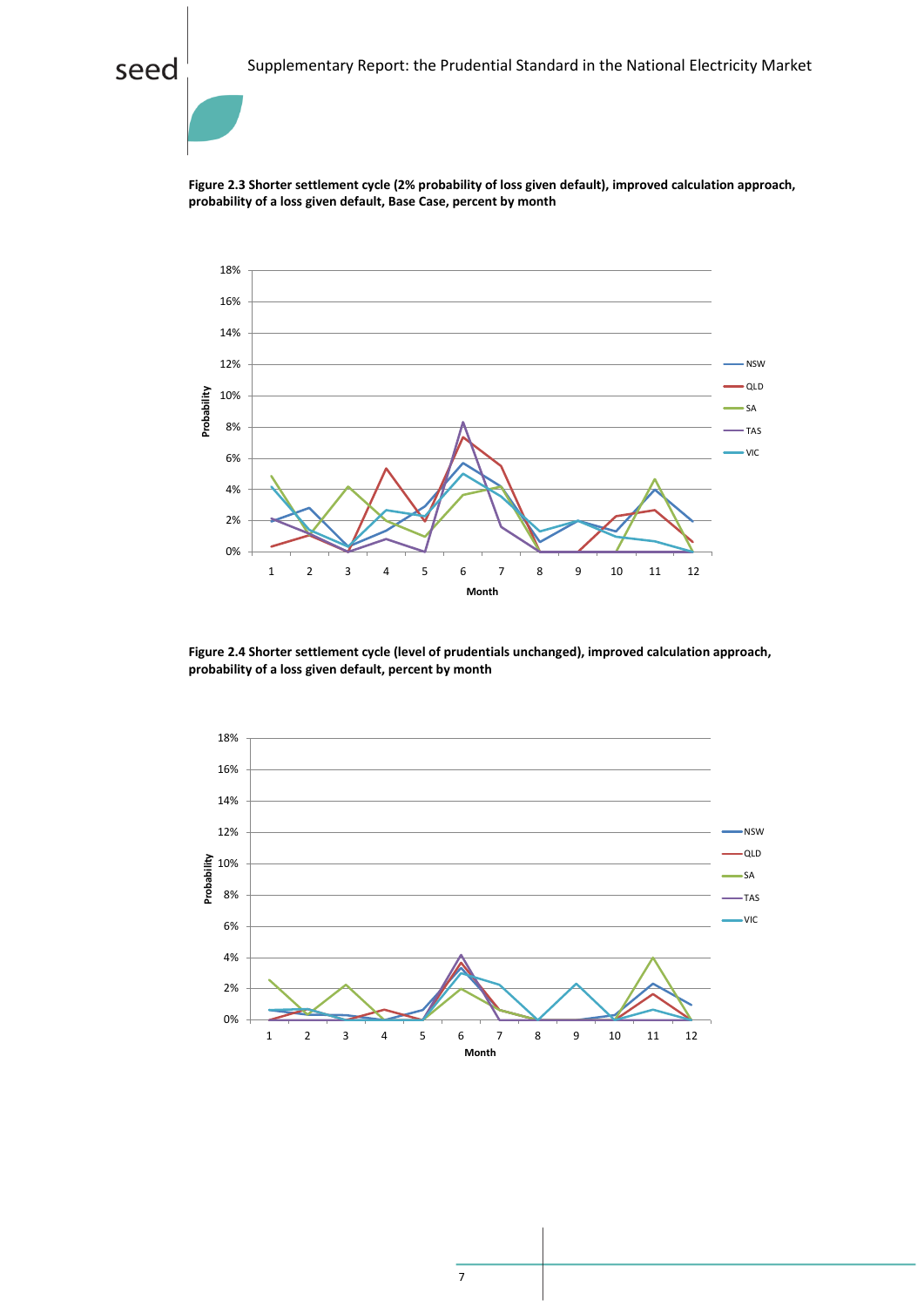seec

Table 2.3 and Table 2.4 on the following page show the difference in the frequency with which additional security is required, under the case with the shortened settlement cycle (the Report) and the case where a shortened settlement cycle is accompanied by the higher level of prudentials utilising the improved calculation approach but combined with the current settlement cycle.

Compared with the results in Table 2.3, the combination of a shortened settlement cycle and an unchanged prudential requirement:

- Significantly reduces the number of days on which additional security would be required, with the percentage of days on which additional security is required falling by between 50 and 80 per cent.
- Significantly reduces the number of days the additional security is held for, with the percentage of days for which the additional security is held falling by significantly more than 50 per cent in all states in the NEM.
- Increases the average total additional security balance required, by between 6.5 per cent in NSW to around 60 per cent in Tasmania. This result is consistent with the earlier results on the increase in the average loss given default.

Figure 2.5 and Figure 2.6 on page 10 illustrate the additional security required as a proportion of the prudential standard across time for each of the NEM states. As the figures illustrate, the reduction in the requirement for additional securities is common to the period since 2001. There is a much lower level of clustering than was previously the case in the requirement to provide additional securities – a reduction in a source of systemic stress in and of itself. Finally, the additional security required is, on average, a much lower proportion of the Prudential Standard than is the case under the Rule Change proposal.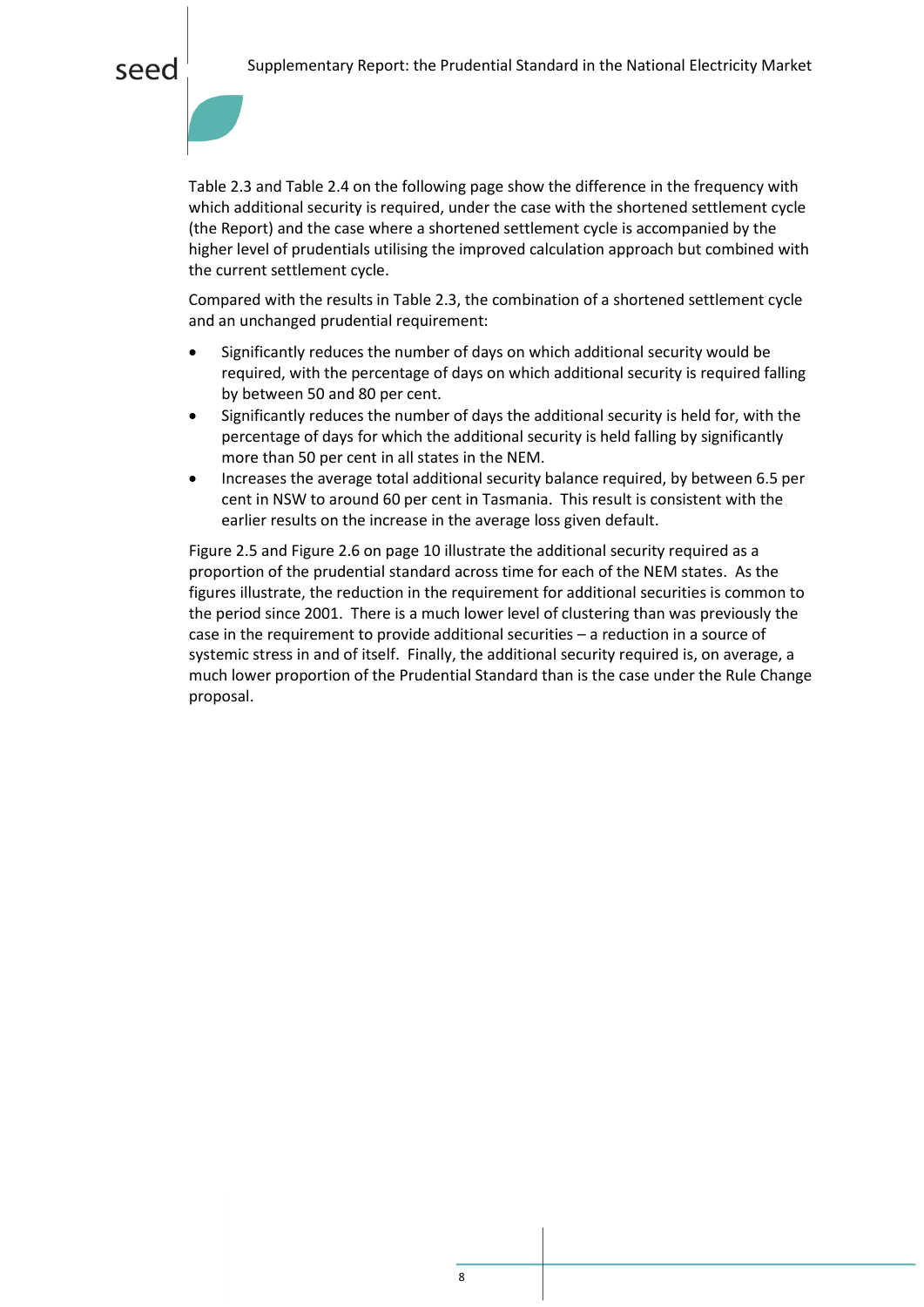## **Table 2.3 Additional security required by number of days required and dollar values by NEM region, shortened settlement cycle (2% probability of loss given default)**

| Region                                                       | <b>NSW</b> | Qld   | <b>SA</b> | <b>Tas</b> | <b>Vic</b> |
|--------------------------------------------------------------|------------|-------|-----------|------------|------------|
| <b>Total days</b>                                            | 3,653      | 3,653 | 3,653     | 1,583      | 3,653      |
| <b>Number of days additional</b><br>security is required     | 161        | 137   | 154       | 27         | 137        |
| Percentage of days additional<br>security is required        | 4.4%       | 3.8%  | 4.2%      | 2.0%       | 3.8%       |
| Average new security deposit<br>required (\$m)               | 32         | 18    | 8         | 5          | 17         |
| <b>Total number of days with</b><br>additional security held | 447        | 369   | 409       | 96         | 418        |
| Percentage of days with<br>additional security held          | 12.2%      | 10.1% | 11.2%     | 7.0%       | 11.4%      |
| <b>Average total additional</b><br>security balance (\$m)    | 107        | 64    | 28        | 14         | 48         |

**Table 2.4 Additional security required by number of days required and dollar values by NEM region, shortened settlement cycle (level of prudentials unchanged)**

| <b>Region</b>                                                | <b>NSW</b> | Qld   | <b>SA</b> | Tas   | <b>Vic</b> |
|--------------------------------------------------------------|------------|-------|-----------|-------|------------|
| <b>Total days</b>                                            | 3,653      | 3,653 | 3,653     | 1,371 | 3,653      |
| <b>Number of days additional</b><br>security is required     | 56         | 52    | 82        | 5     | 47         |
| Percentage of days additional<br>security is required        | 1.5%       | 1.4%  | 2.2%      | 0.4%  | 1.3%       |
| Average new security deposit<br>required (\$m)               | 41         | 19    | 10        | 12    | 21         |
| <b>Total number of days with</b><br>additional security held | 179        | 145   | 180       | 12    | 110        |
| Percentage of days with<br>additional security held          | 4.9%       | 4.0%  | 4.9%      | 0.9%  | 3.0%       |
| <b>Average total additional</b><br>security balance (\$m)    | 114        | 70    | 42        | 45    | 77         |

Note that the data for Total Days for Tasmania differs from that included in the Final Report for AEMO. The data included in the Final Report and in – which is reproduced as in the Final Report was an error.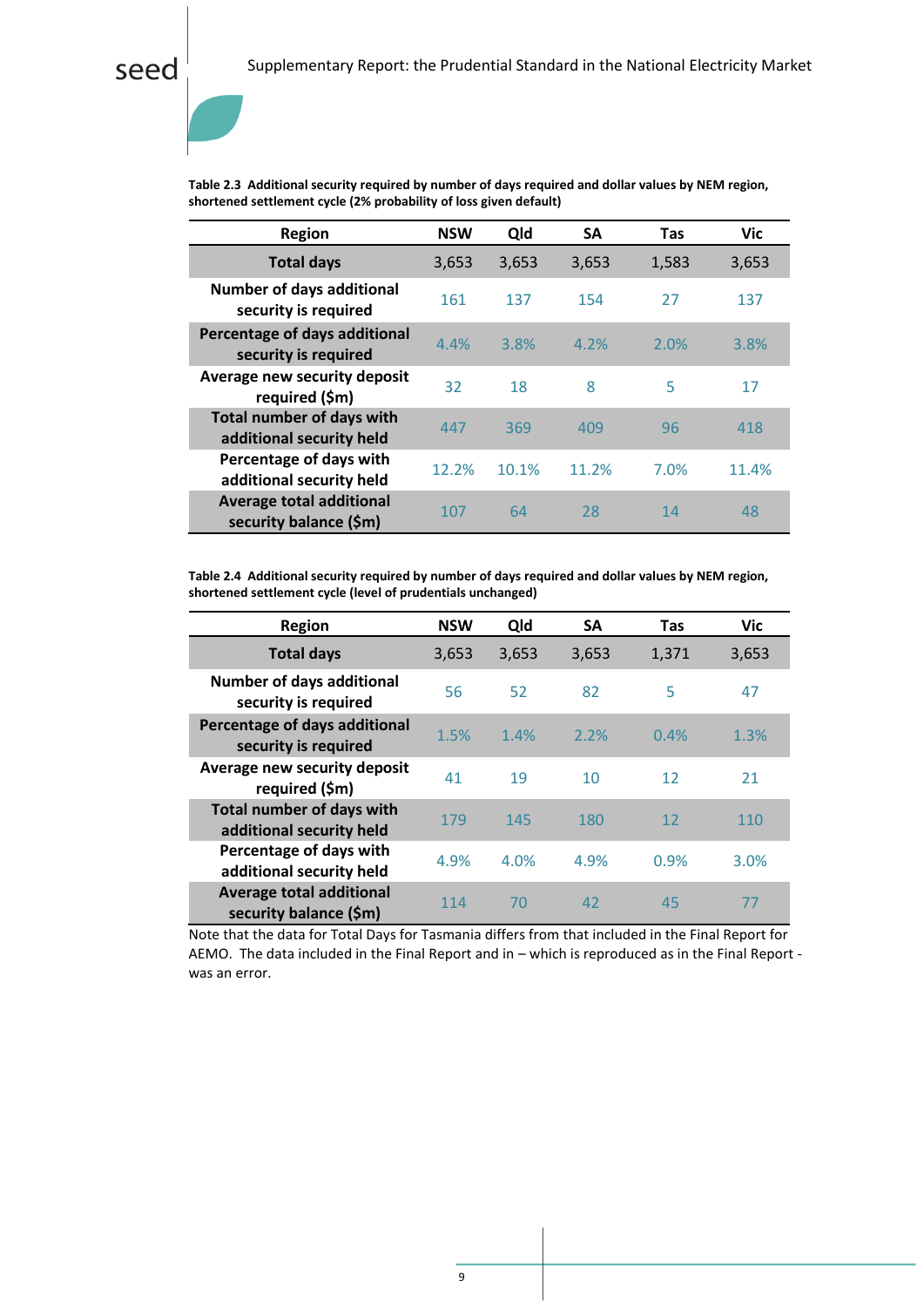## seed



**Figure 2.5 Additional securities as a share of required prudential holdings, shorter settlement cycle and improved calculation approach (2% probability of loss given default), percent**

**Figure 2.6 Additional securities as a share of required prudential holdings, shorter settlement cycle and improved calculation approach (level of prudentials unchanged), percent**

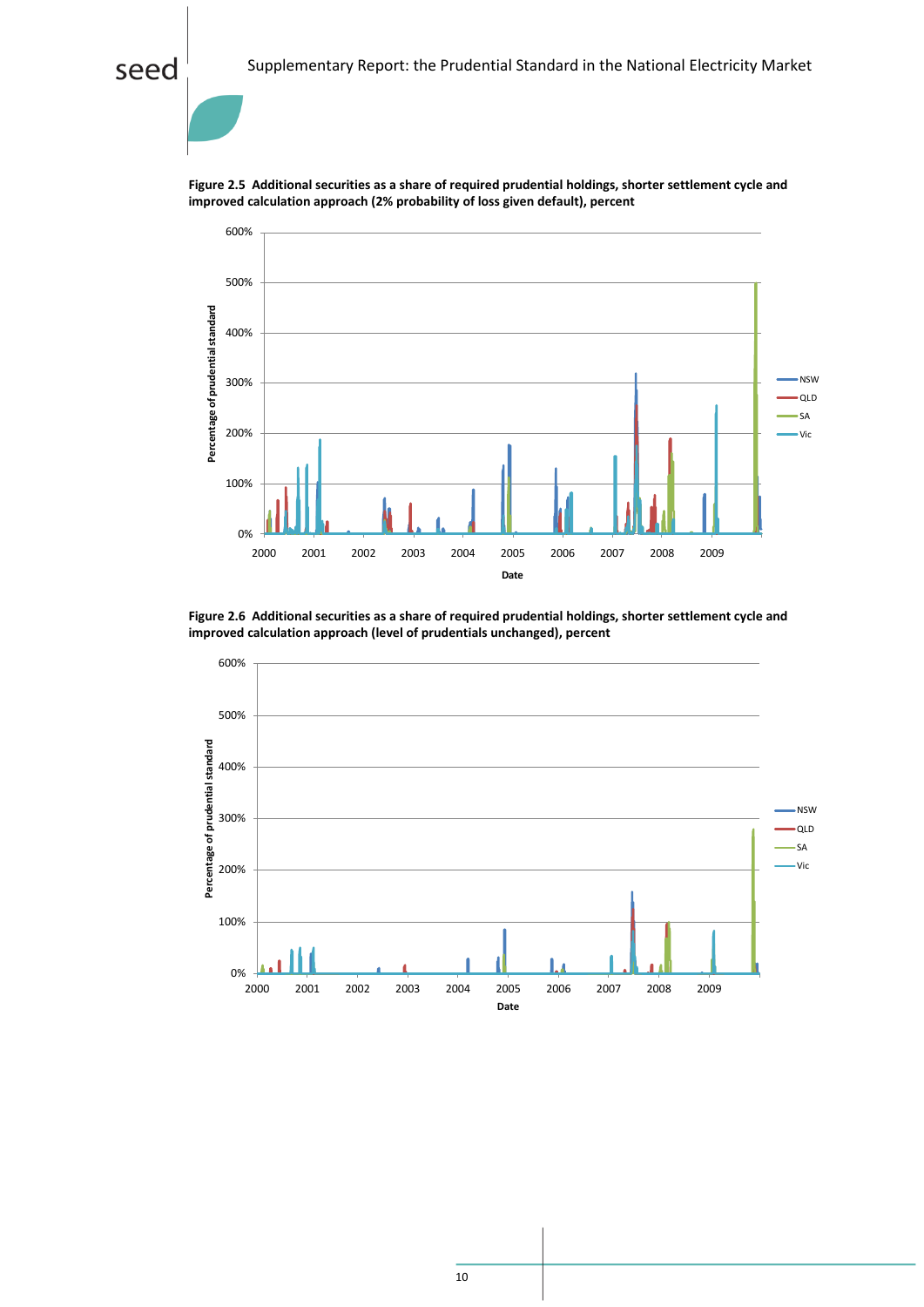The improvements in the performance of the prudential arrangements as outlined in Table 2.2 come at a cost. As Table 2.5 shows, the required prudential holdings associated with the alternative proposal are between 1.5 and 1.8 times the average level of prudentials associated with the alternative approach of a reduced level of prudentials combined with a shorter settlement cycle whilst maintaining the PLGD at 2%.

| Table 2.5 Required Prudential Holdings, Shorter Settlement Cycle with/out reduced Prudential |
|----------------------------------------------------------------------------------------------|
| Requirements, \$ million, avg of monthly holdings                                            |

|                                                                                                                                   | <b>NSW</b> | <b>QLD</b> | <b>SA</b> | <b>TAS</b> | <b>VIC</b> |
|-----------------------------------------------------------------------------------------------------------------------------------|------------|------------|-----------|------------|------------|
| Improved calculation approach,<br>shorter settlement cycle and 2%<br>PLGD (as per Table 5.6 of the Report)                        | 260        | 190        | 67        | 50         | 143        |
| Improved calculation approach,<br>shorter settlement cycle, level of<br>prudentials unchanged (as per Table<br>5.6 of the Report) | 442        | 305        | 101       | 75         | 251        |
| Ratio                                                                                                                             | 1.7        | 1.6        | 1.5       | 1.5        | 1.8        |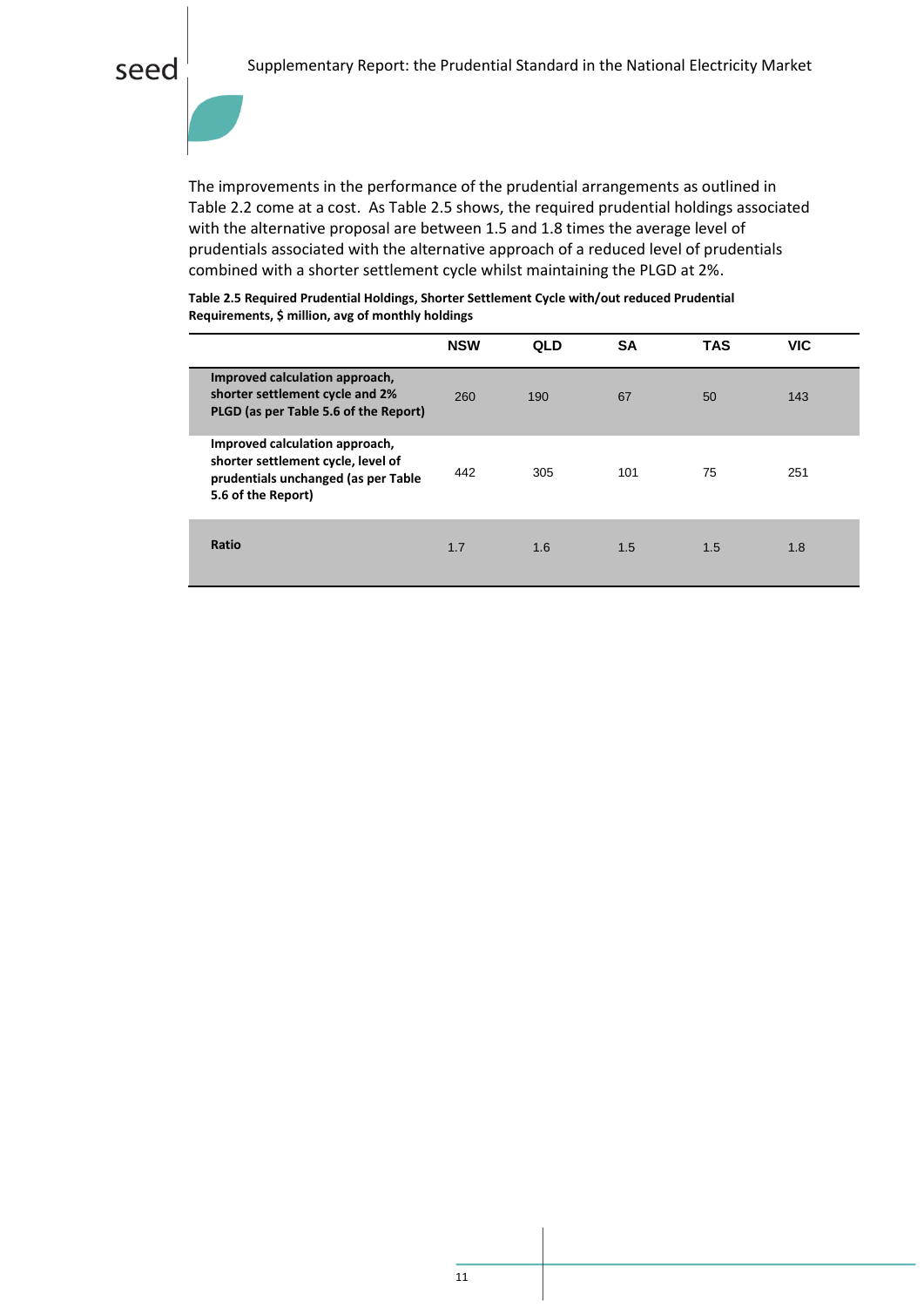## <span id="page-12-0"></span>**A. Further Results - NSW**

**Figure A. 1 NSW, shorter settlement cycle and improved calculation approach (2% probability of loss given default), Base Case, maximum loss given default, \$/MWh p.a.**



**Figure A. 2. NSW, shorter settlement cycle and improved calculation approach (level of prudentials unchanged), maximum loss given default, \$/MWh p.a**

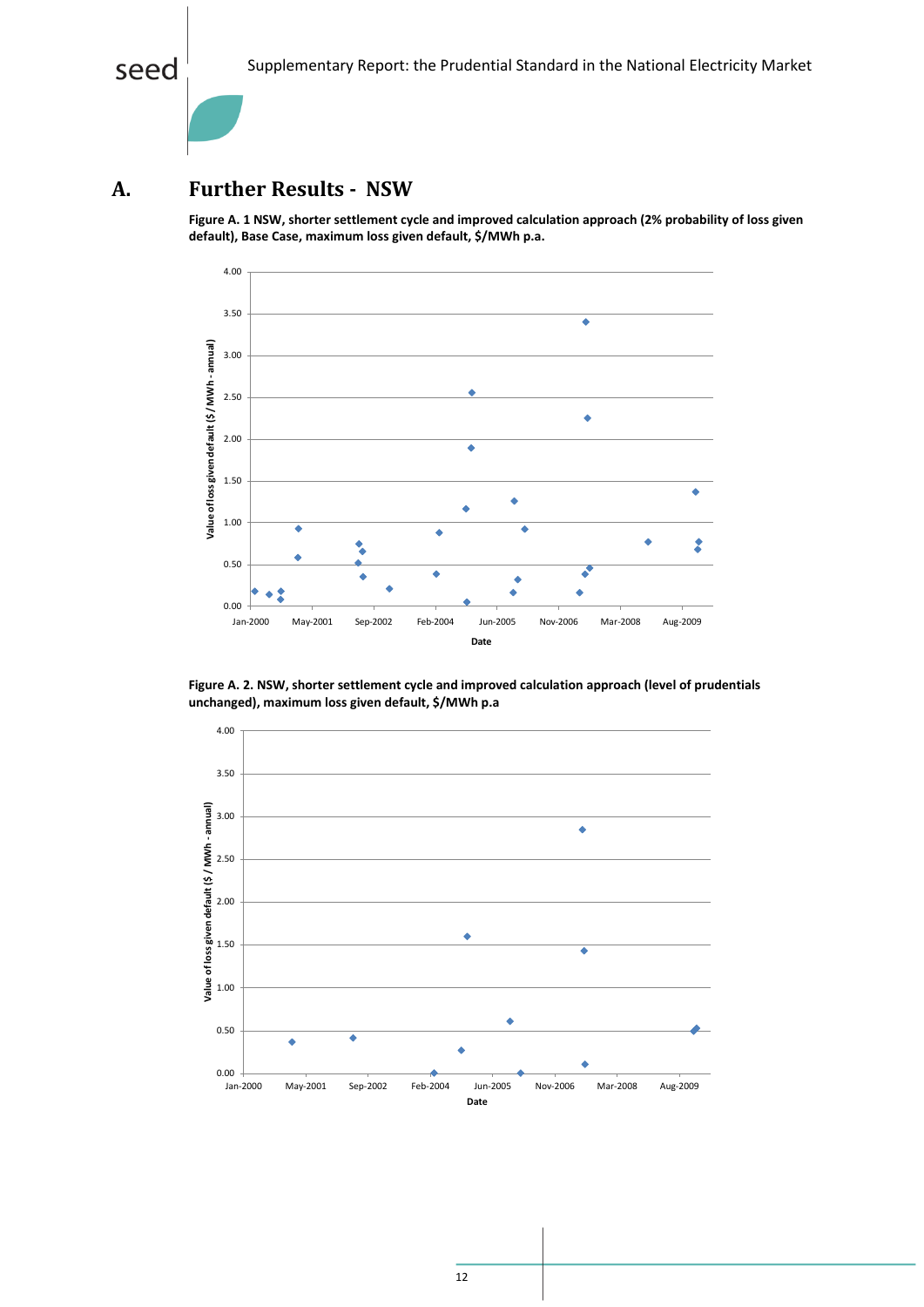

## <span id="page-13-0"></span>**B. Further Results - Queensland**

**Figure B. 1 Queensland, shorter settlement cycle and improved calculation approach (2% probability of loss given default), Base Case, maximum loss given default, \$/MWh p.a.**



**Figure B. 2. Queensland, shorter settlement cycle and improved calculation approach (level of prudentials unchanged), maximum loss given default, \$/MWh p.a.**

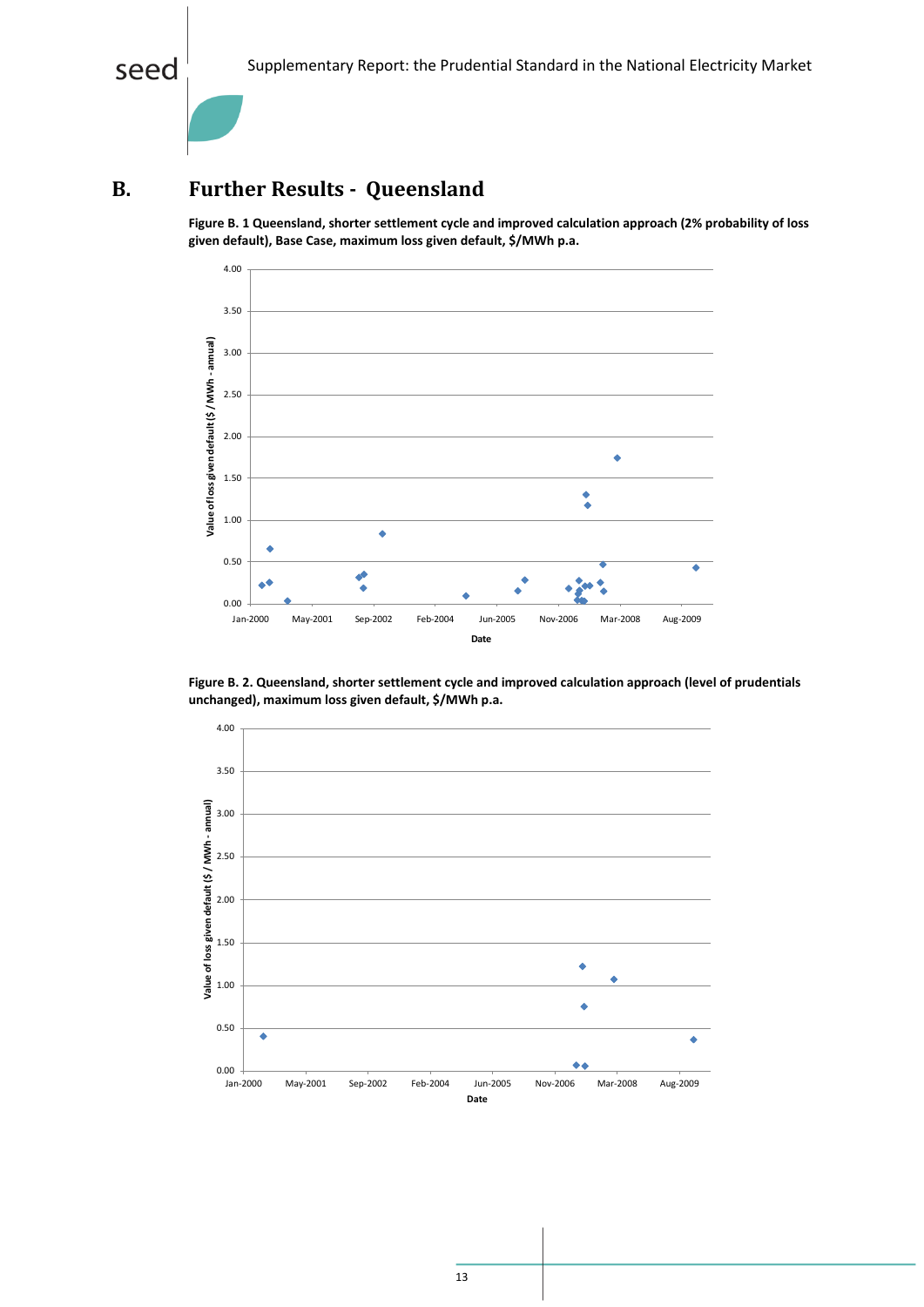

## <span id="page-14-0"></span>**C. Further Results - South Australia**

**Figure C. 1. South Australia, shorter settlement cycle and improved calculation approach (2% probability of loss given default), Base Case, maximum loss given default, \$/MWh p.a.**



**Figure C. 2. South Australia, shorter settlement cycle and improved calculation approach (level of prudentials unchanged), maximum loss given default, \$/MWh p.a**